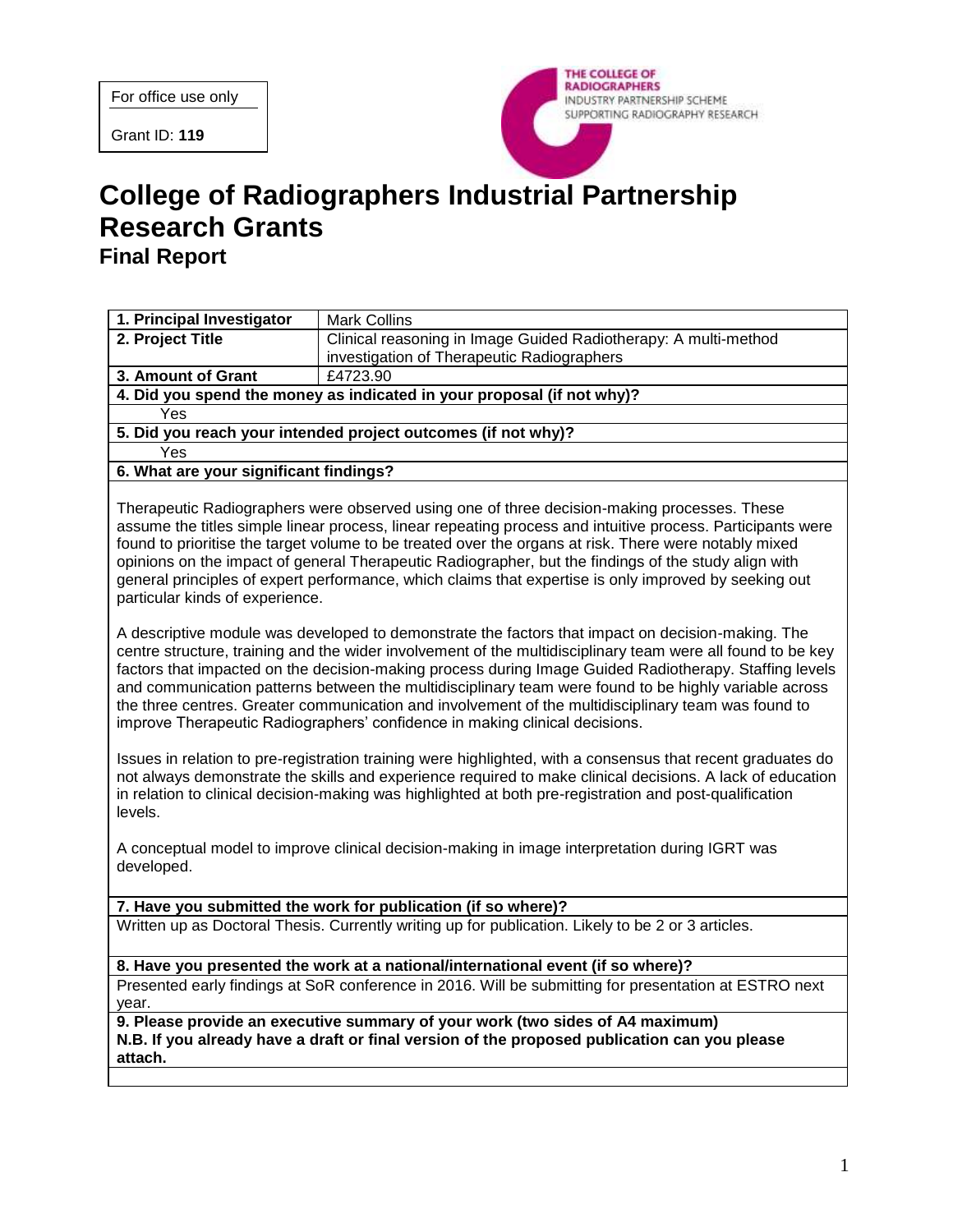# Clinical reasoning in Image Guided Radiotherapy: A multi-method investigation of Therapeutic Radiographers

### **Introduction**

3D Image Guided Radiotherapy using cone beam computer tomography has been implemented into UK over the last decade. There is evidence to suggest that the training of Therapeutic Radiographers and the development of departmental processes may not have kept pace with the implementation.

A literature review highlighted a large range of evidence relating to ow humans make decisions in many clinical settings. The review highlighted a range of models to describe these processes, but there was a paucity of evidence relating to how Therapeutic Radiographers make clinical decisions during image interpretation in the Image Guided Radiotherapy processes.

#### **Purpose**

The study aimed to investigate the types of decision-making processes used by Therapeutic Radiographers during image interpretation in Image Guided Radiotherapy. In addition, the study aimed to investigate the factors that impact on the decision-making processes of Therapeutic Radiographers during Image Guided Radiotherapy.

#### **Method**

A multi-method approach was adopted that utilised a think aloud observational method with followup interviews. 13 participants were observed and interviewed across three UK radiotherapy centres. Participants were observed reviewing and making clinical decisions in a simulated environment using clinical scenarios developed in partnership with each centres' Clinical Imaging Lead. Protocol analysis was used to analyse the observational data. Thematic analysis was used to analyse the interview data. Member checking was carried out using an online presentation and questionnaire along with periodic peer debriefing by the supervisory team. Findings from the observations and semi structured interviews were then combined using a triangulation protocol.

#### **Results**

Therapeutic Radiographers were observed using a range of processes during the decision-making process. These were developed into three models and assumed the titles *simple linear process, linear repeating process* and *intuitive process.* Participants were found to prioritise the target volume to be treated over the organs at risk. There were notably mixed opinions on the impact of general Therapeutic Radiographer, but the findings of the study align with general principles of expert performance, which claims that expertise is only improved by seeking out particular kinds of experience.